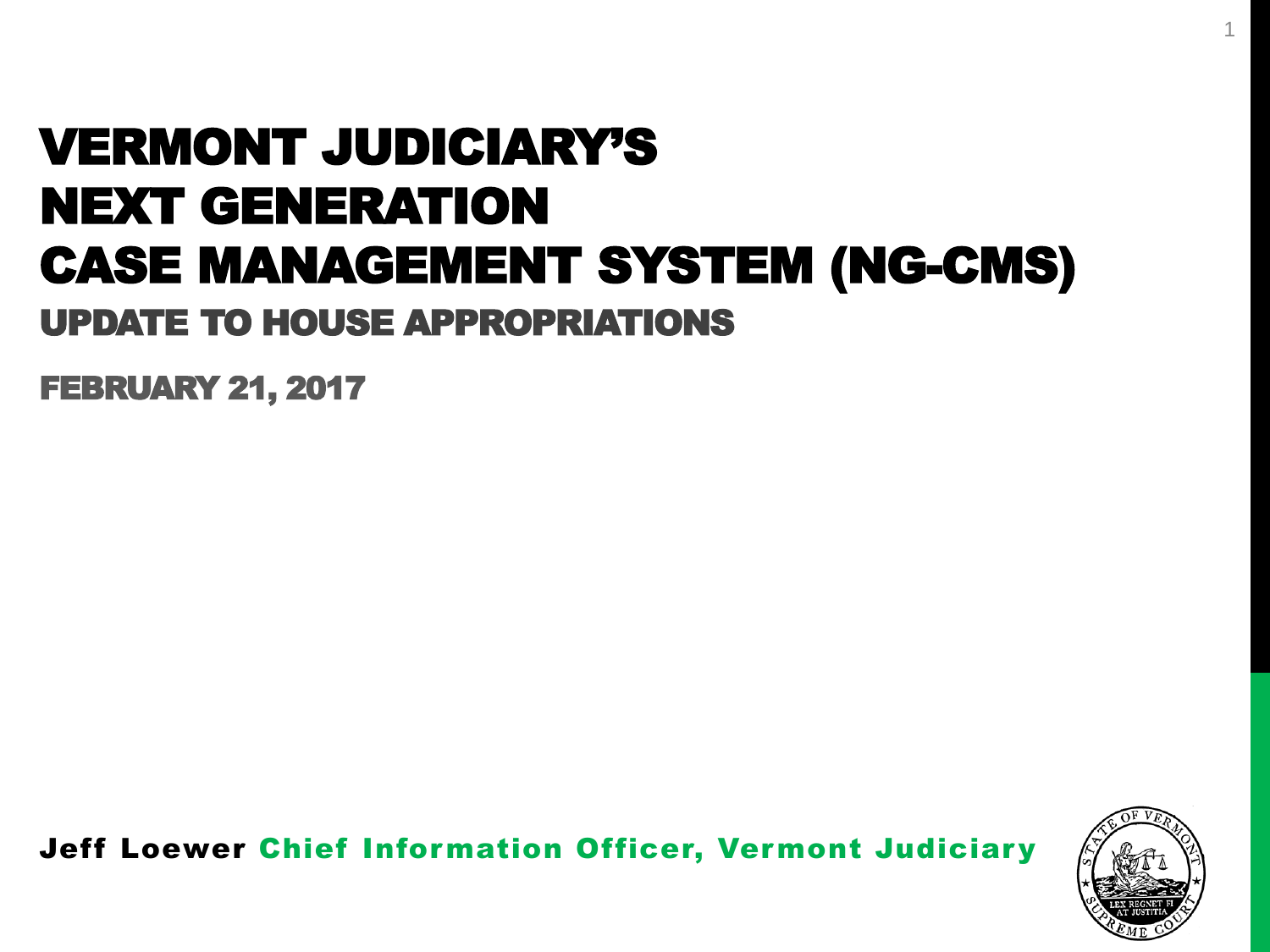### OUR NEXT GENERATION CASE MANAGEMENT SYSTEM INITIATIVE:

- The Judiciary's legacy Case Management System (VTADS) is no longer able to support current and future organizational objectives and imperatives
- In 2015, we started a multi-year initiative to select and implement a Next Generation Case Management System (NG-CMS)
- A well-designed, modern CMS will drive and enable the transformation of the Judiciary's case management process from a paper-driven to an electronic-focused business model
- The NG-CMS will improve access to justice for our citizens, strengthen inter-agency communication, and enable more efficient court operations through faster court case initiation, more accurate electronic case files, and improved document availability and accessibility

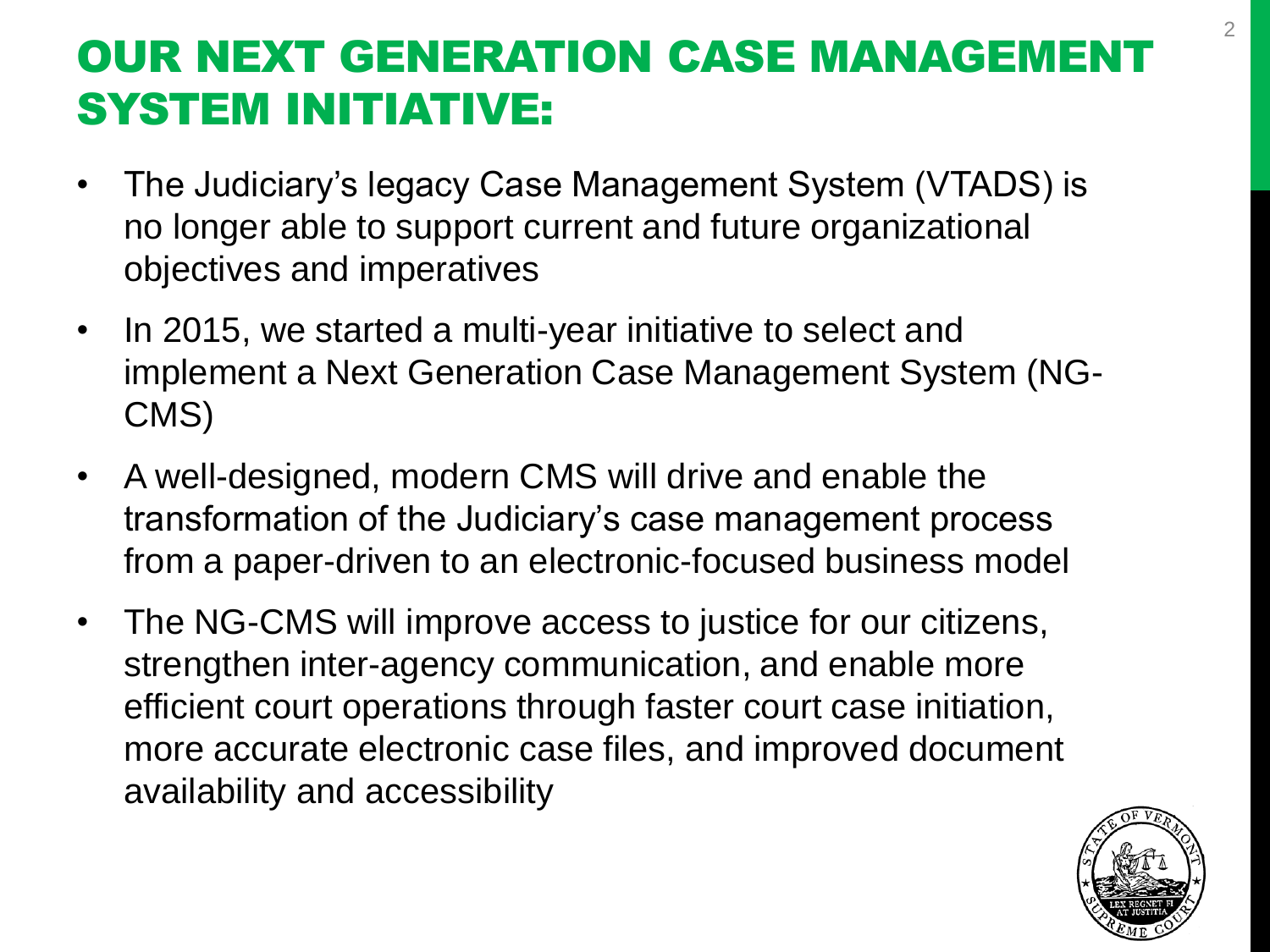# INITIAL FUNDING BY LEGISLATURE

**Act 26 2015 (H.492), An act relating to capital construction and State bonding**

- FY2016 Appropriation: \$550,000
- FY2017 Appropriation: \$4,000,000

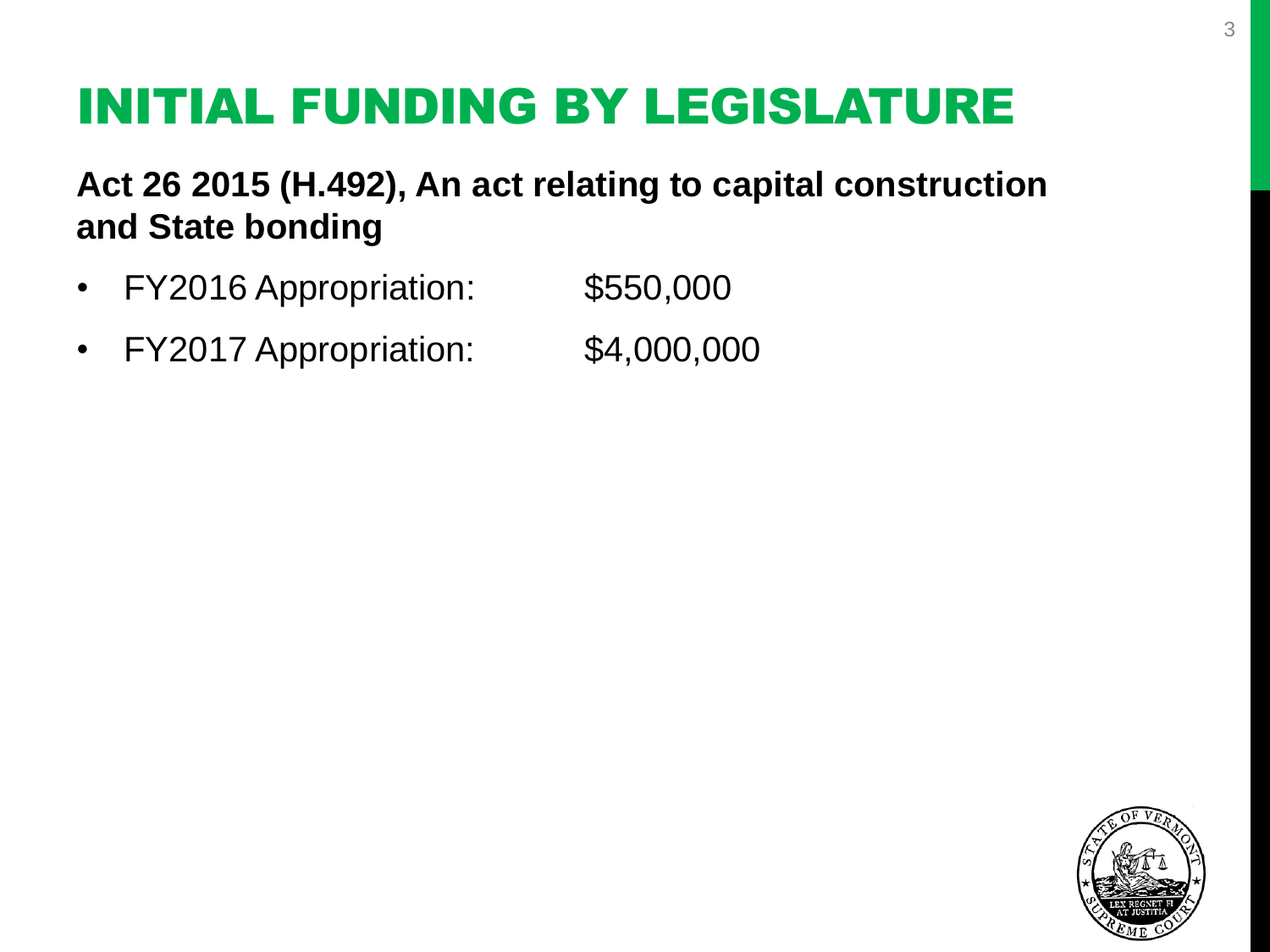# REQUEST FOR INFORMATION (RFI)

### **Developed and Executed a Request for Information (RFI)**

- Validated assumptions of costs and timeframes
- Started awareness conversations with CMS vendors
- Gathered information for RFP
- Worked with the NCSC, May-July 2015
- Received responses from eight CMS vendors

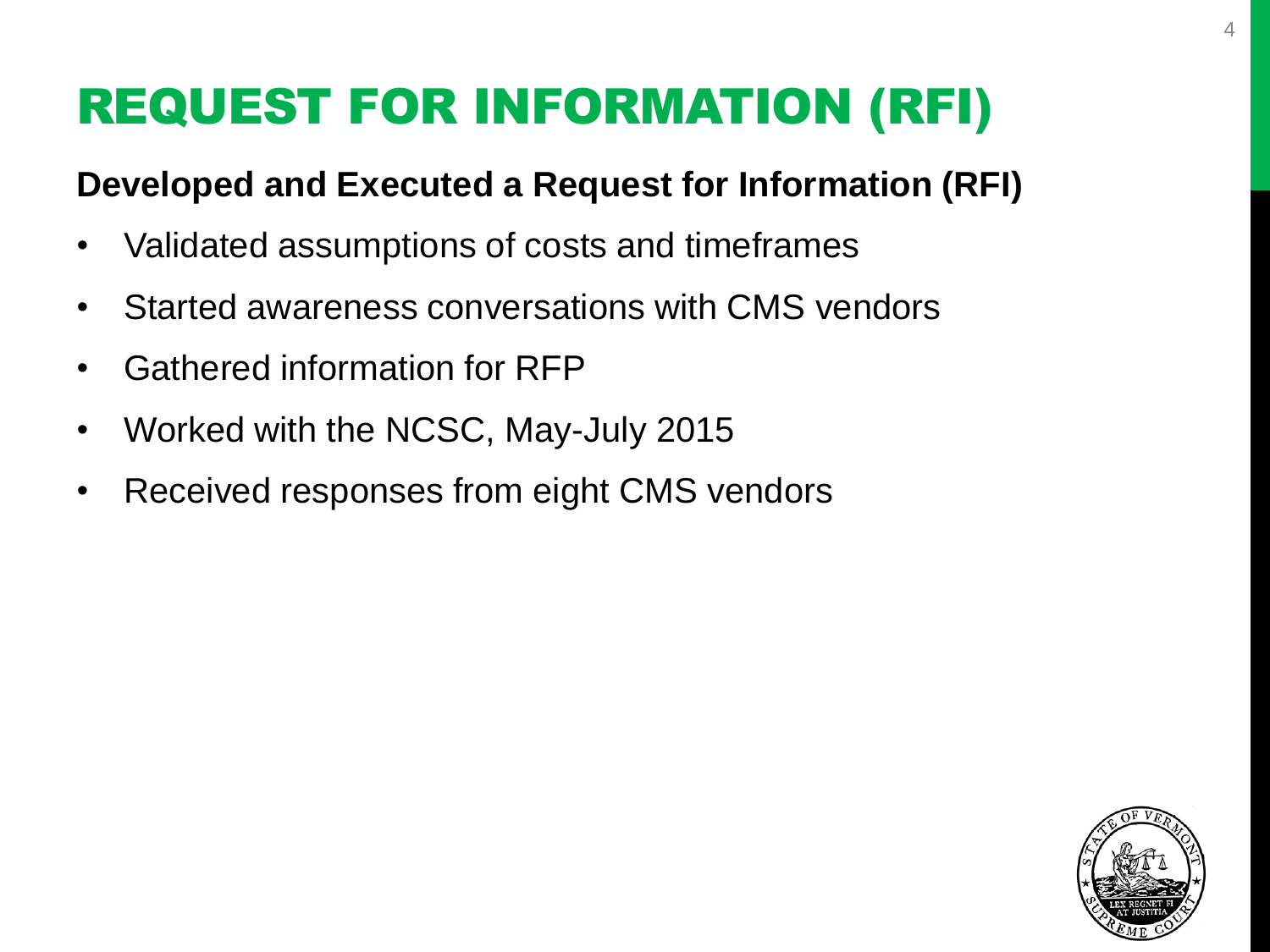### PROJECT MANAGEMENT AND GOVERNANCE

### **Dedicated Project Manager directly responsible for management of tasks, activities and outcomes**

- Issued PM RFP in July 2015, received nine responses
- Executed a contract with BerryDunn of Portland, ME in December, 2015 for PM support of the initiative

#### **Developed a Governance Committee Charge and Designation**

- Three level governance structure (Sponsor, Steering Board, Working Board) supports the initiative with clear, concise roles and responsibilities
- Consulted with the NCSC on governance best practices and confirmed with BerryDunn
- Established the Project Sponsor, Patricia Gabel, as the single point of ultimate accountability for the project's success

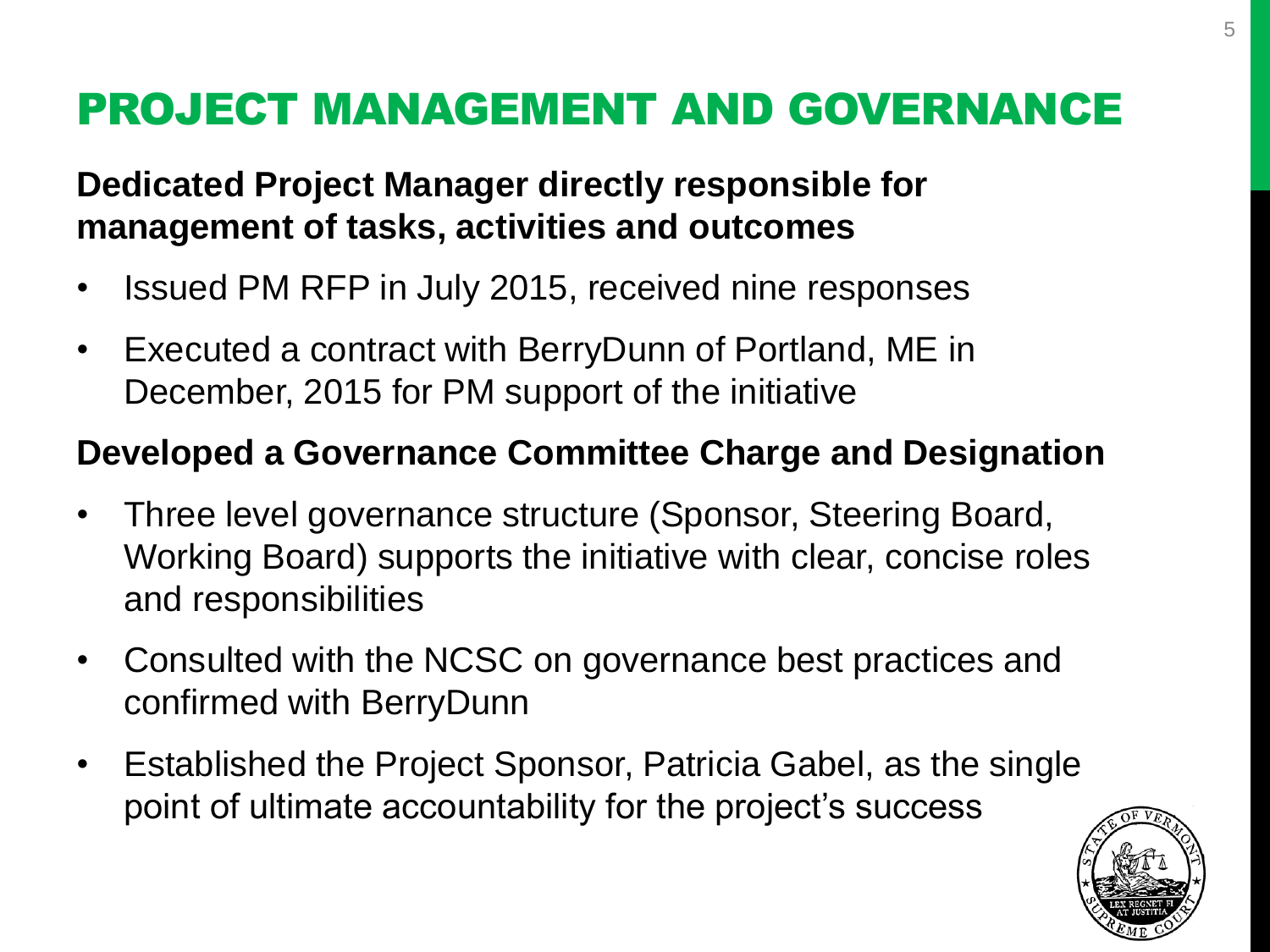## JOINT FISCAL OFFICE (JFO) REVIEW AND PROJECT INITIATION

#### **Independent Review of State Information Technology Projects and Operations per H.492 Sec.36**

- NG-CMS was pilot project evaluated in January 2016
- Updates in June and September 2016

### **Project Charter developed and approved**

- Charter is a formal mechanism used to define the objectives of the Next Generation Case Management System (NG-CMS) project
	- Includes project scope, initial assumptions, preliminary risks and issues, and high-level costs for the project
- Commits resources to the project
- Developed by the Steering Board and approved by the Sponsor

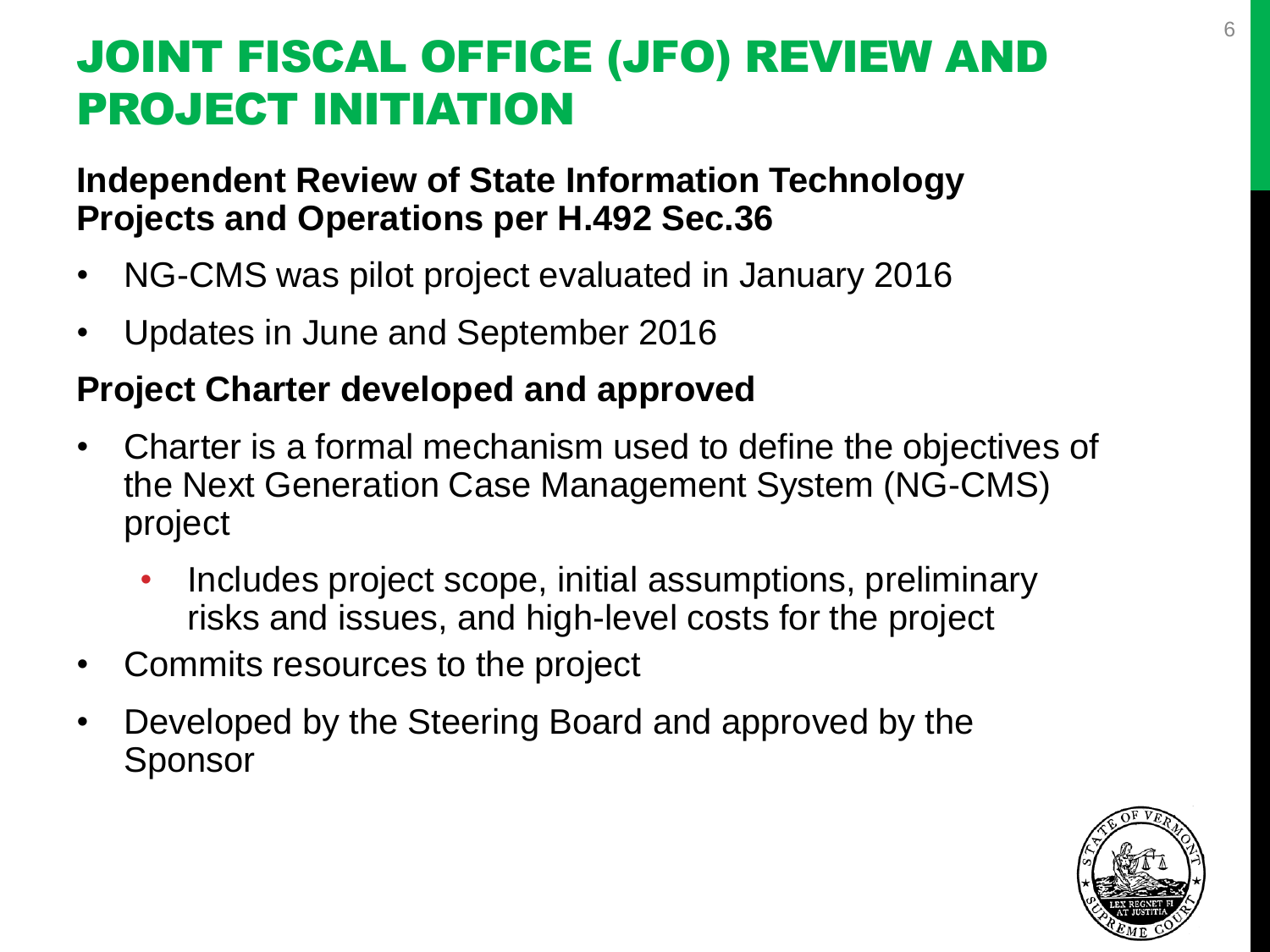## BUILD VS BUY ANALYSIS

• **Use to inform contents and messaging of RFP** 

| <b>Option Strengths and Weaknesses</b>                                                                          |                                                       |                                                                   |                                                                                               |
|-----------------------------------------------------------------------------------------------------------------|-------------------------------------------------------|-------------------------------------------------------------------|-----------------------------------------------------------------------------------------------|
| <b>Characteristic</b>                                                                                           | <b>Option 1: Upgrade the Existing</b><br><b>VTADS</b> | <b>Option 2: Replace the Existing</b><br><b>VTADS with a COTS</b> | <b>Option 3: Replace the Existing</b><br><b>VTADS with a Hybrid Platform</b><br><b>System</b> |
| Estimated implementation<br>period                                                                              | 5 years                                               | 5 years                                                           | 5 years                                                                                       |
| Proven industry solution                                                                                        | No.                                                   | Yes:                                                              | <b>No</b>                                                                                     |
| Potential for useful<br>functionality being included<br>that is not planned for                                 | Low                                                   | <b>High</b>                                                       | Low                                                                                           |
| Potential to leverage the<br>experience and knowledge of<br>other state users                                   | Low                                                   | <b>High</b>                                                       | Medium-High                                                                                   |
| Potential for continuous<br>development of leading edge<br>technologies                                         | Low                                                   | <b>Medium</b>                                                     | <b>High</b>                                                                                   |
| Potential for project success                                                                                   | Low                                                   | High                                                              | <b>Medium</b>                                                                                 |
| Software procurement and<br>maintenance contract that<br>keeps a vendor accountable                             | Low                                                   | <b>High</b>                                                       | <b>High</b>                                                                                   |
| Total estimated acquisition<br>cost with five years of<br>Operations and Maintenance<br>Support (with variance) | \$15,470,000                                          | \$6,173,000 - \$16,125,000                                        | \$6,266,973 - \$20,573,543                                                                    |

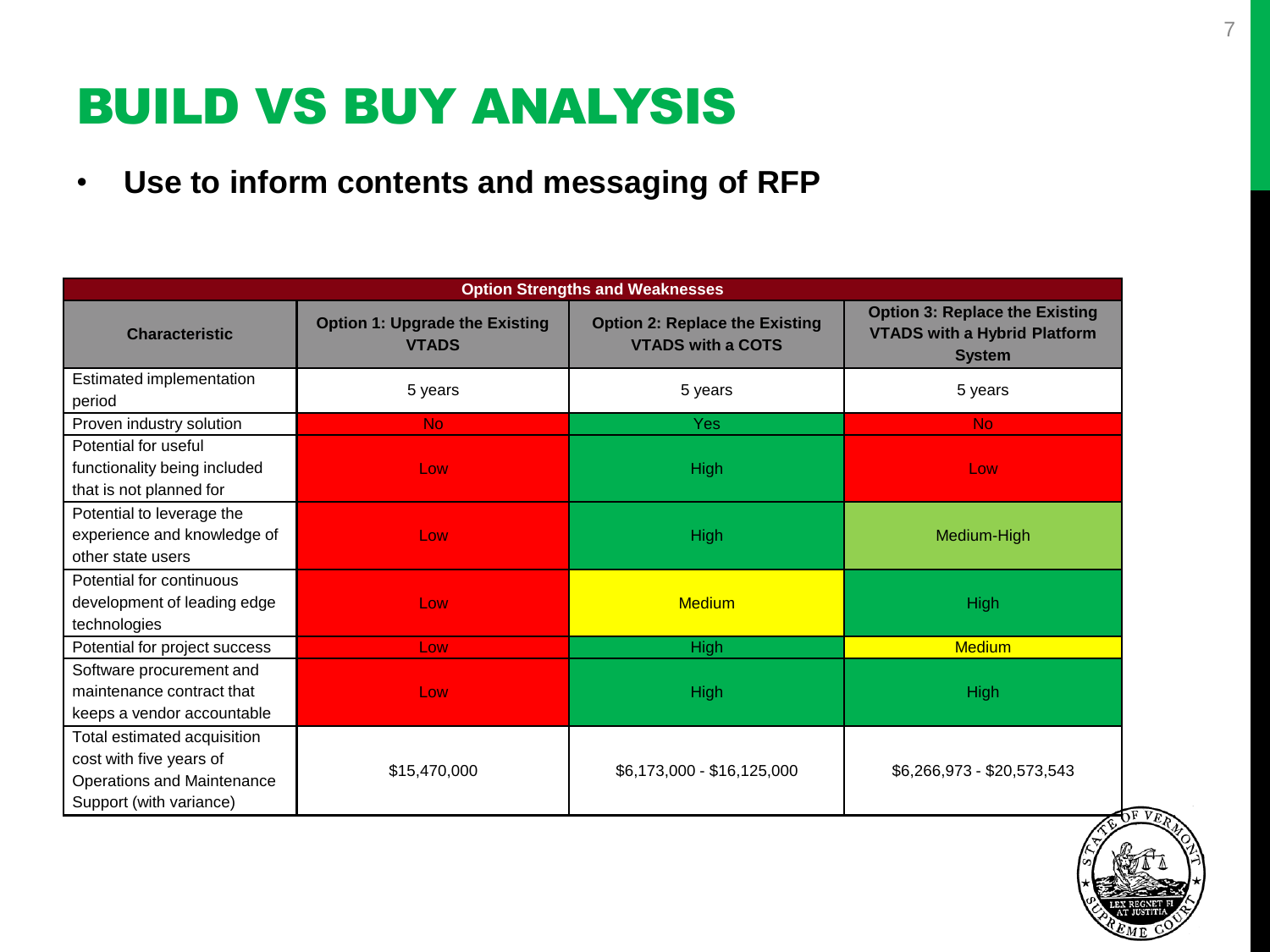### PROJECT PLANNING AND SOLUTION PROCUREMENT

#### **Project Management Plan and Schedule developed**

- Outlines how the initiative will be managed, executed and controlled
- Includes management plans for scope, resources, communications, risks, issues, quality, cost, and change
- Baseline project schedule with preliminary timeline**s**

### **Request for Proposals (RFP) development**

- Review of our current systems and documentation
- Survey to all Judiciary staff
	- Evaluate current state
	- Identify areas for process improvement
	- Gather desired future capabilities
- **Conduct fact finding and business process work sessions**
	- Review, evaluate and document barriers and constraints imposed by existing systems and processes

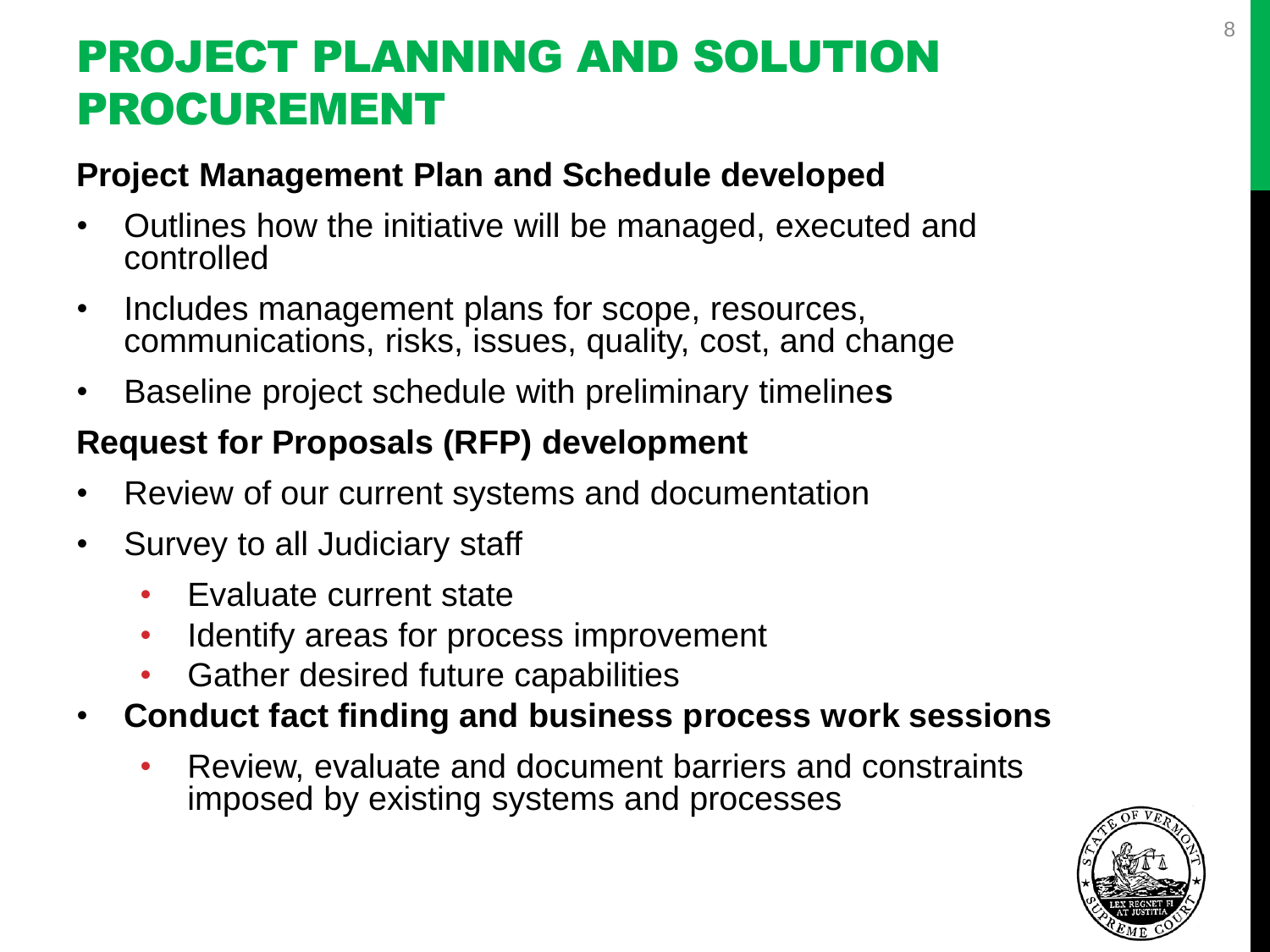## PROJECT PLANNING AND SOLUTION PROCUREMENT (2)

#### **Request for Proposals (RFP) development**

- Developed preliminary functional and technical requirements
	- Based on Judiciary input AND review of other states and market
- Reviewed requirements by business process area
- Drafted RFP and developed evaluation process

### **RFP issued in July 2016**

- Three proposals received
- Initial review resulted in selected vendors invited to demonstrate on-site in Vermont
- Two days each with prescribed agenda and predetermined scenarios

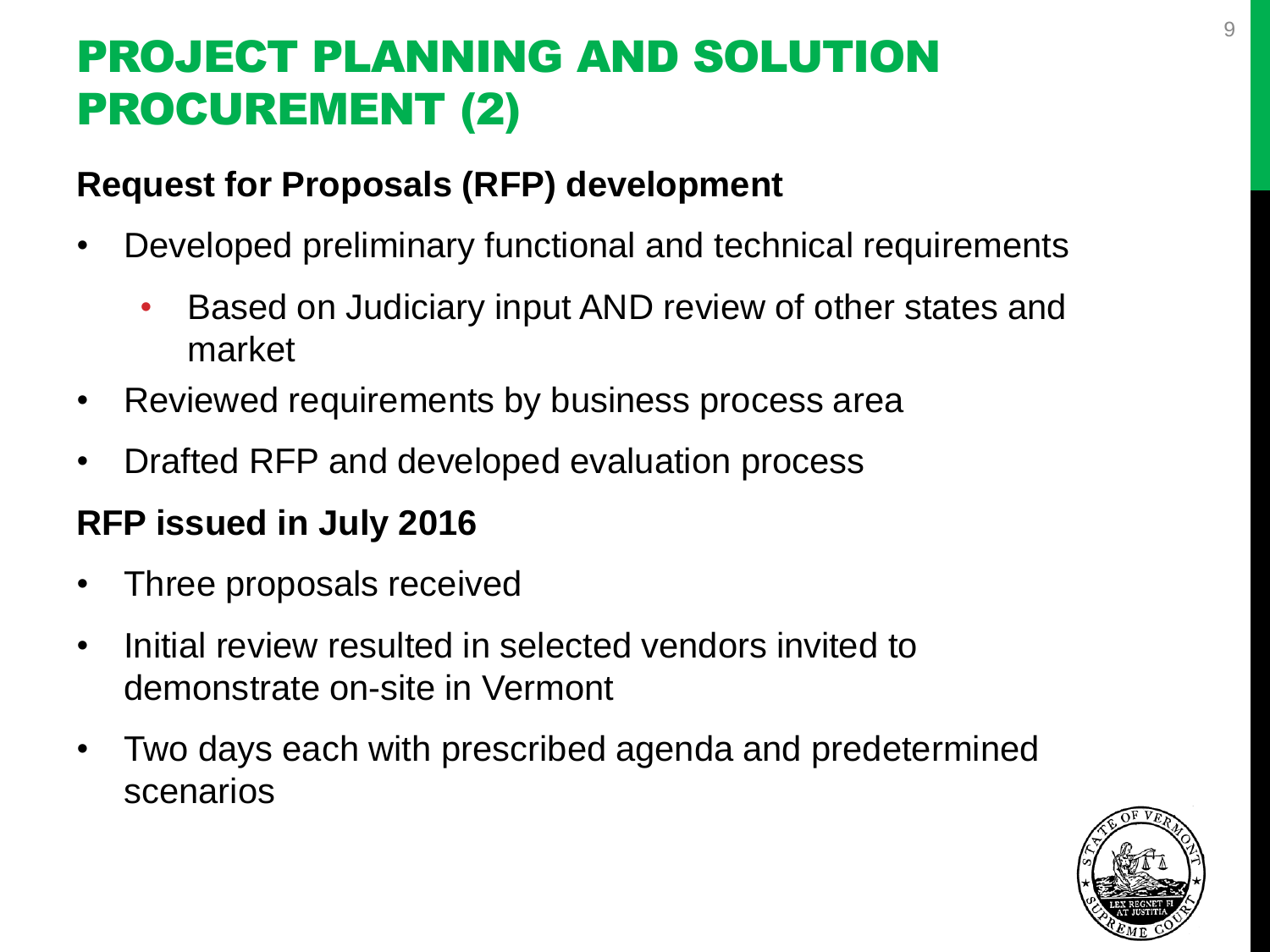## PROJECT PLANNING AND SOLUTION PROCUREMENT (3)

### **RFP evaluation and scoring**

- **Round 1**
	- Minimum requirements met
	- Level of fit for technical and functional requirements
	- Individual review by team members
- **Round 2**
	- Adjusted prior scores based on demonstrations
- **Round 3**
	- Cost proposals taken into account
- **Scoring, together with cost proposals and requests for clarifying information, resulted in recommendation of lead candidate to Project Sponsor**

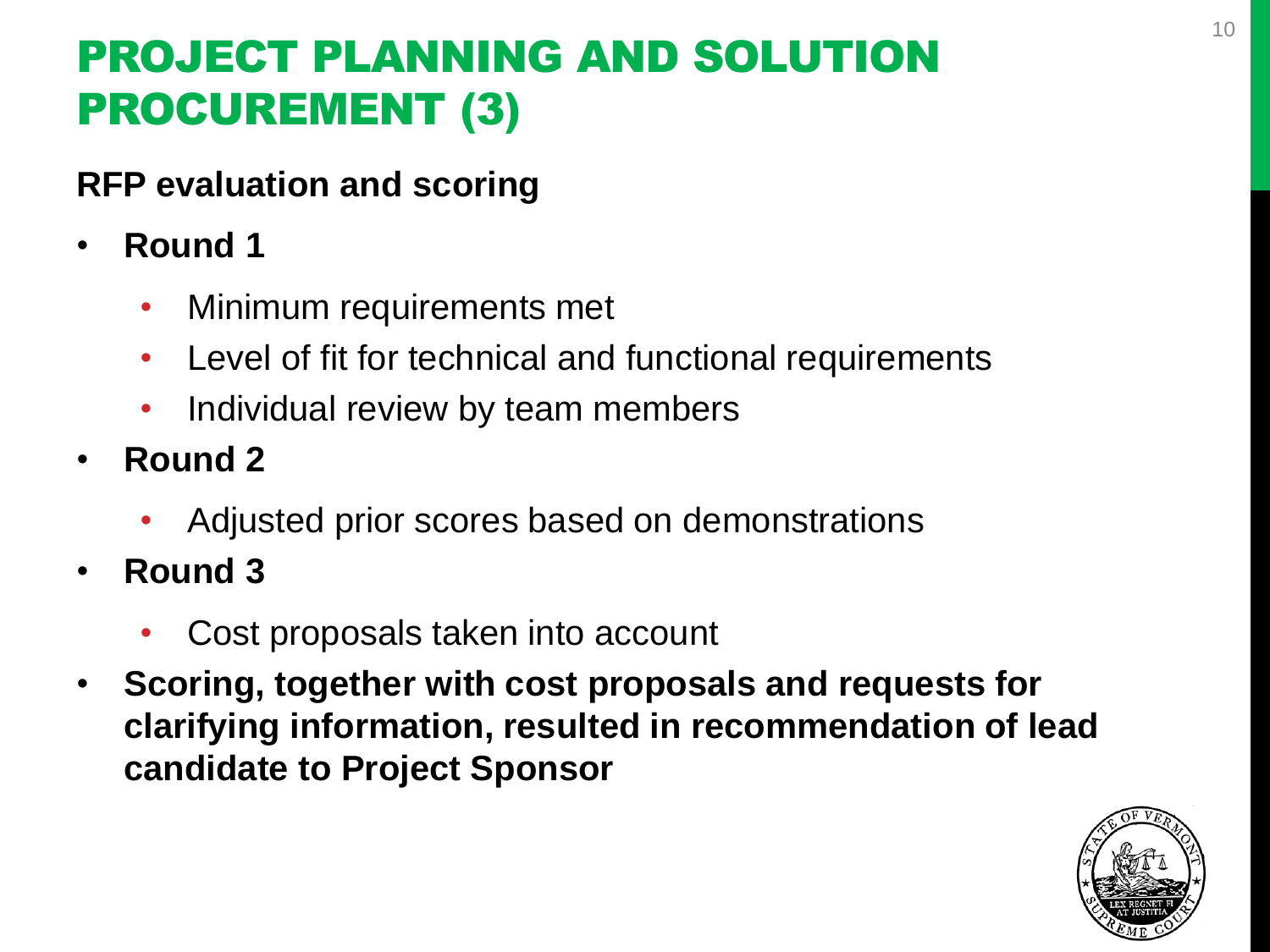# INDEPENDENT REVIEW AND SITE VISITS

**Judiciary issued a SOW/RFP for an Independent Review (IR) on December 9th, 2016.**

• This IR will include an acquisition cost assessment, technology architecture review, implementation plan assessment, cost analysis and model for benefit analysis, and an impact analysis on net operating costs for the Judiciary and an evaluation of the selected vendor's draft contract.

### **Collaboration with the Maine Judicial Branch**

• Lessons learned about contract process and project management

#### **Visited the Rhode Island Judiciary on January 27.**

- Rhode Island started their project in 2013 and is in the final stages of their statewide implementation
- Team saw Traffic, Family, District Courts; discussed e-filing, document management, workflow, business processes and financials

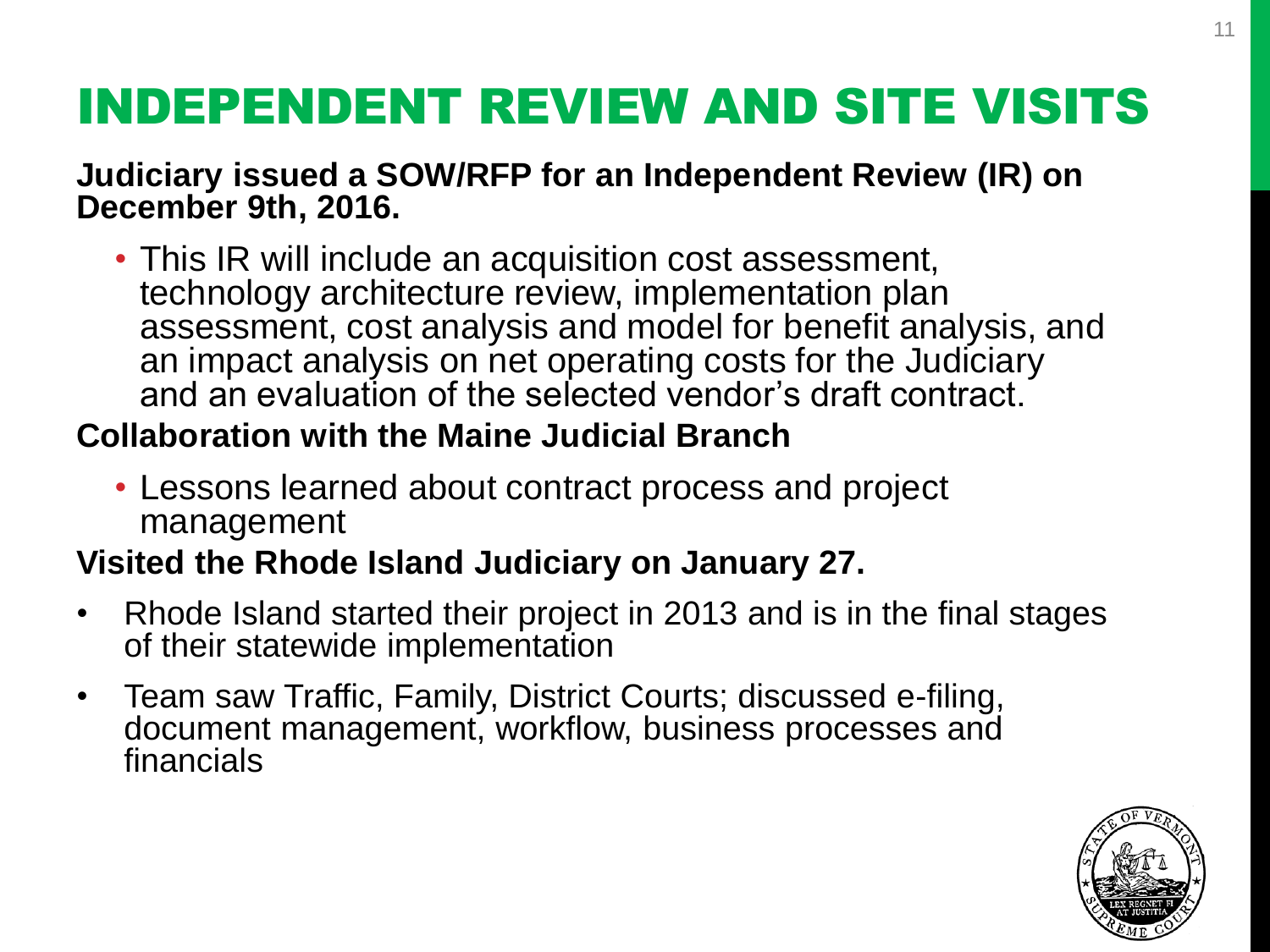# <sup>12</sup> CONTRACT NEGOTIATIONS AND PROCUREMENT

#### **Two main components to contract**

- Statement of work (SOW)
- Terms and conditions

### **Utilizing support of outside resources**

- **BerryDunn for SOW**
- **Verrill Dana of Portland, ME for T&C and overall agreement**
	- Intellectual Property & Technology specialists

**Draft is currently under review**